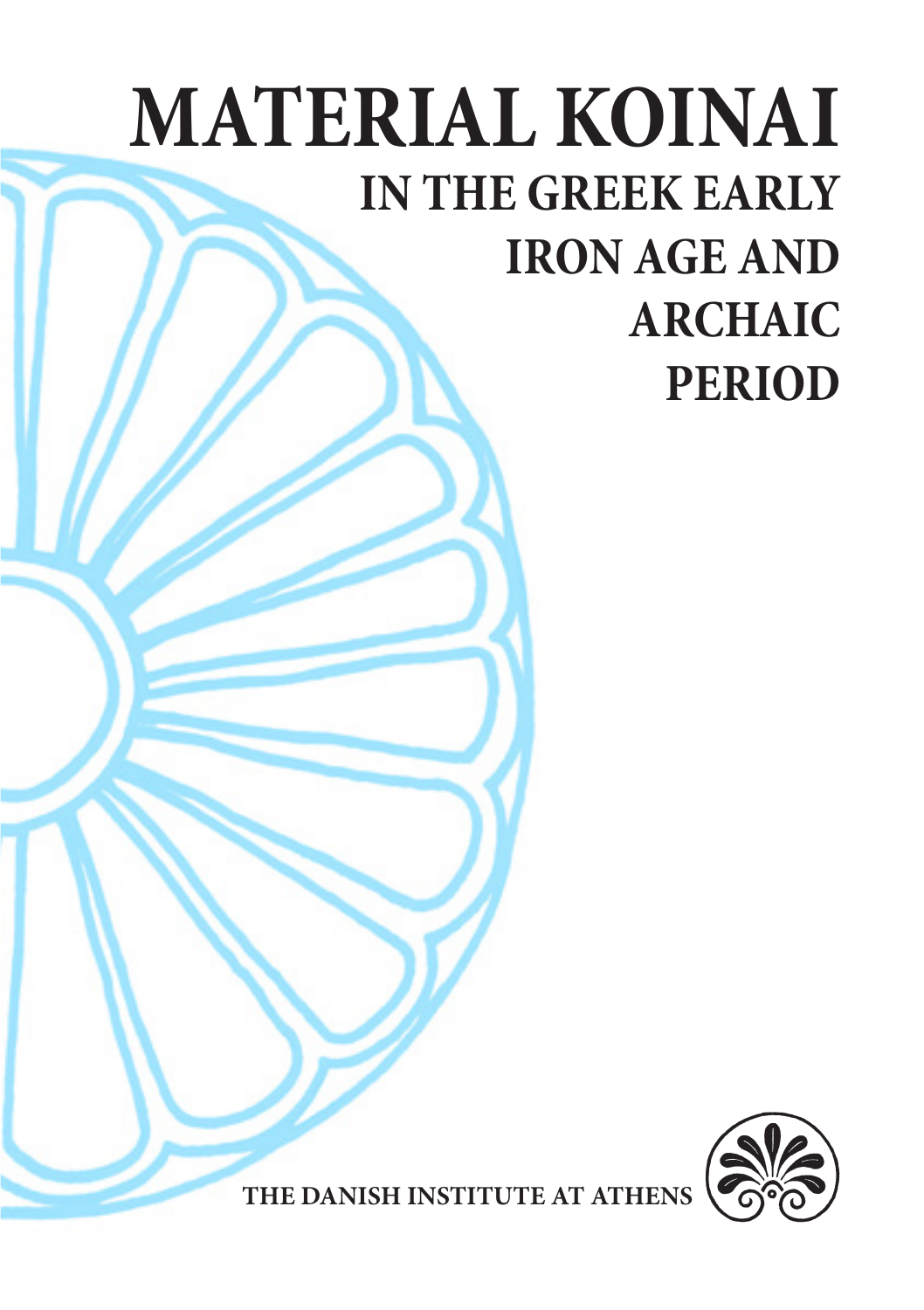#### **MATERIAL** *KOINAI* **IN THE GREEK EARLY IRON AGE AND ARCHAIC PERIOD**

#### **CONFERENCE PROGRAM**

| <b>FRIDAY 30th January</b> |                                                              |  |
|----------------------------|--------------------------------------------------------------|--|
| 19.00-19.30                | Arrival and registration at the Danish Insitute at<br>Athens |  |
| $19.30 - 20.30$            | Inagural Lecture by Michael Dietler                          |  |

Professor Michael Dietler Department of Anthropology University of Chicago

#### **Material Worlds, Culture, and Consumption: Anthropological Reflections on the Koine Concept**

This paper offers some reflections on the Material Koine concept from the perspective of recent developments in Anthropology, especially the anthropology of material culture and consumption. Specifically, it discusses current understandings of the nature and significance of culture and the ways that culture both structures and is constructed by consumption. It further examines the range of processes by which material worlds are constructed and inhabited, emphasizing particularly the significance of social fields (in Bourdieu's sense). It also examines the attractions and dangers of applying linguistic concepts, such as the koine, to material culture and discusses methodological implications for archaeologists studying ancient Greeks.

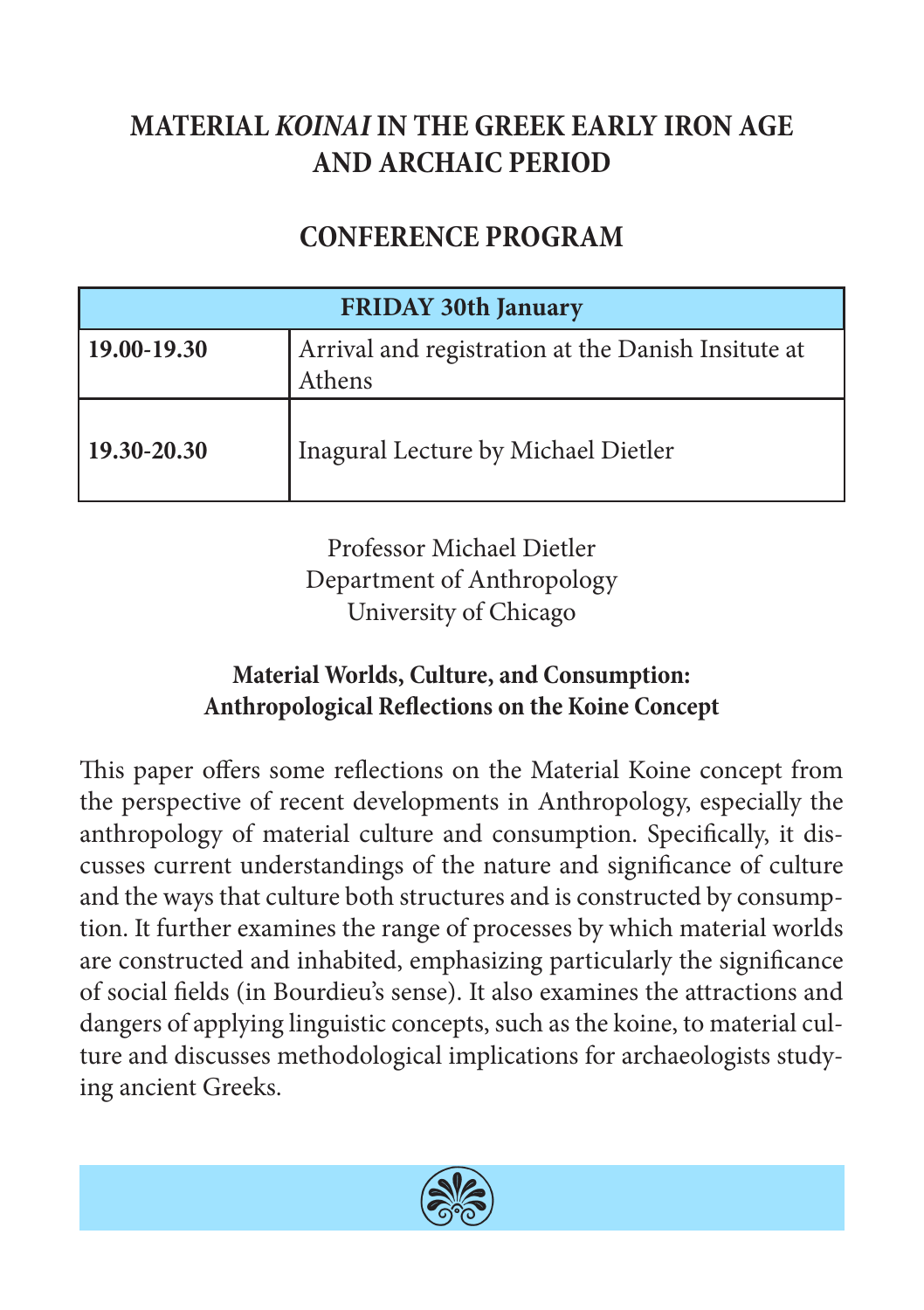| <b>SATURDAY 31st January</b> |                                                                                                                                                            |
|------------------------------|------------------------------------------------------------------------------------------------------------------------------------------------------------|
| 09.30-09-45                  | Introduction                                                                                                                                               |
| $09-45-10.30$                | Mary E. Voyatzis:<br>The Early Iron Age Pottery from Mt. Lykaion and<br>the Western Greek Koine                                                            |
| 10.30-11.15                  | Alexandra Alexandridou & Anna<br>Philippa-Touchais:<br>Towards an Argive "koine": From shared votive ma-<br>terial expressions to shared social identities |
| 11.15-11.45                  | Coffee break                                                                                                                                               |
| 11.45-12.30                  | David R. Scahill:<br>Craftsmen and Technologies in the Corinthia: The<br>Development of the Doric Order                                                    |
| 12.30-13.15                  | Angela Ziskowski:<br>Koinai and Identity in Archaic Corinth                                                                                                |
| 13.15-14.45                  | Lunch                                                                                                                                                      |
| 14.45-15.30                  | Xenia Charalambidou & Noémi Müller:<br>Ceramics and Social Interactions on Naxos and the<br>Cyclades                                                       |
| 15.30-16.15                  | Lieve Donnellan:<br>Consumption and functionality of pottery in the<br>Euboean koine                                                                       |
| 16.15-16.45                  | <b>Coffee break</b>                                                                                                                                        |
| 16.45-17.30                  | Sanne Houby-Nielsen:<br>Textile production in Aetolian Chalkis and material<br>koinai                                                                      |
| 20.00                        | <b>Common dinner for speakers</b>                                                                                                                          |

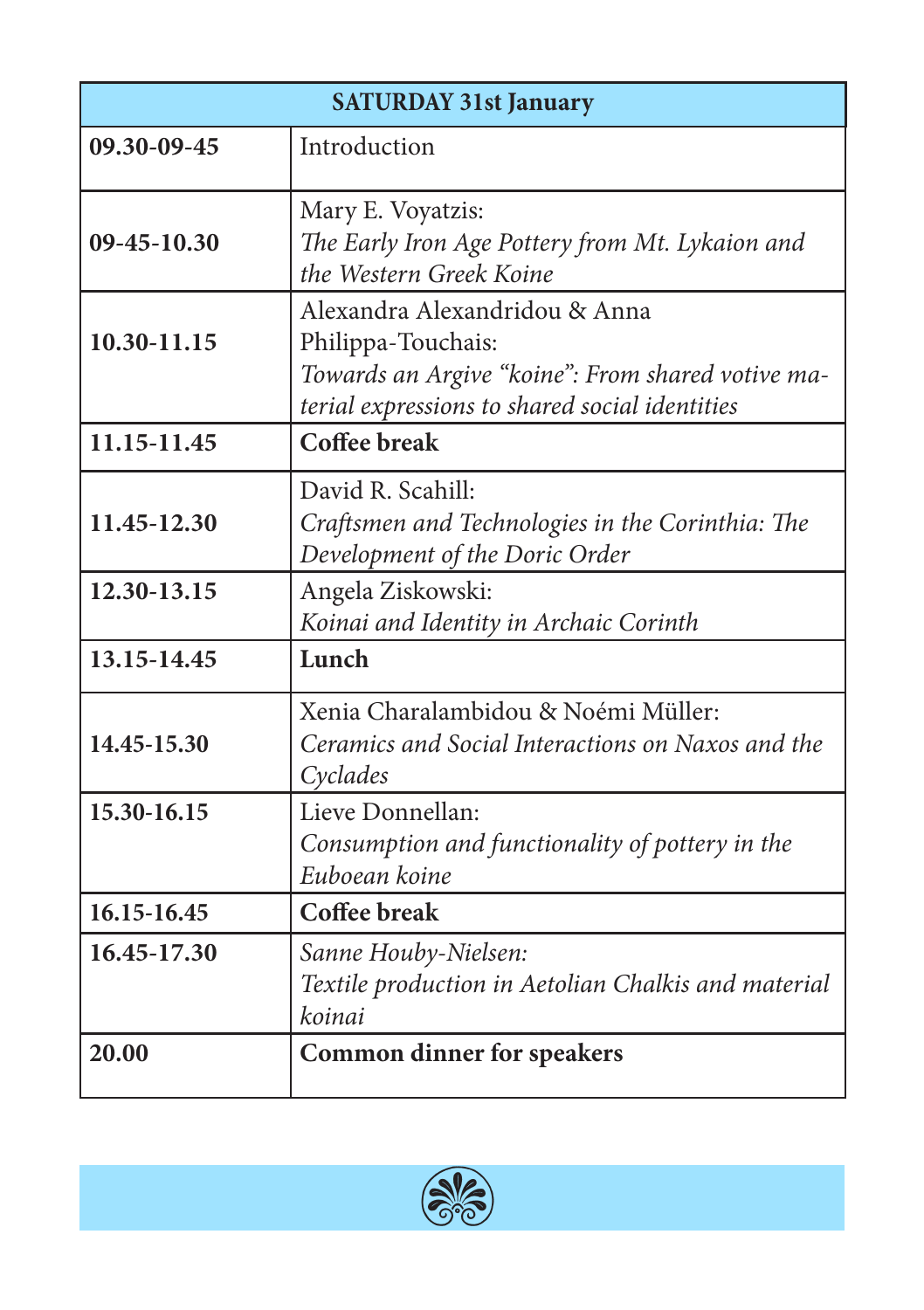| <b>SUNDAY 1st February</b> |                                                                                                                                                                 |  |
|----------------------------|-----------------------------------------------------------------------------------------------------------------------------------------------------------------|--|
| 09.30-10.15                | Marek Wecowski:<br>The 'Middle-Geometric Attic koine' and the rise of<br>the aristocratic symposion                                                             |  |
| 10.15-11.00                | Vasiliki Misailidou-Despotidou:<br>Tradition and innovations in the bronze jewellery of<br>the Iron age and Archaic period in Macedonia                         |  |
| 11.00-11.30                | Coffee break                                                                                                                                                    |  |
| 11.30-12.15                | Michael Kerschner:<br>The Wild Goat style in Eastern Aegean vase-paint-<br>ing: Interpretations of a koiné and its varieties                                    |  |
| 12.15-13.00                | Mark Lawall:<br>Migrations, Amphora Shapes and Trade: Regional<br>Styles of Transport Amphora Production in the Late<br>Archaic Aegean                          |  |
| 13.00-14.30                | Lunch                                                                                                                                                           |  |
| 14.30-15.15                | Crudo, Maurizio, Jan K. Jacobsen, Maria Rosaria<br>Luberto, Gloria P. Mittica & Sine G. Saxkjær:<br>Material Koinai in the West: A South Italian<br>Perspective |  |
| 15.15-16.00                | Ulrike Krotscheck:<br>'Culture' in a Cup? Customs and Economies in the<br>Western Mediterranean                                                                 |  |
|                            | <b>Final discussion</b>                                                                                                                                         |  |